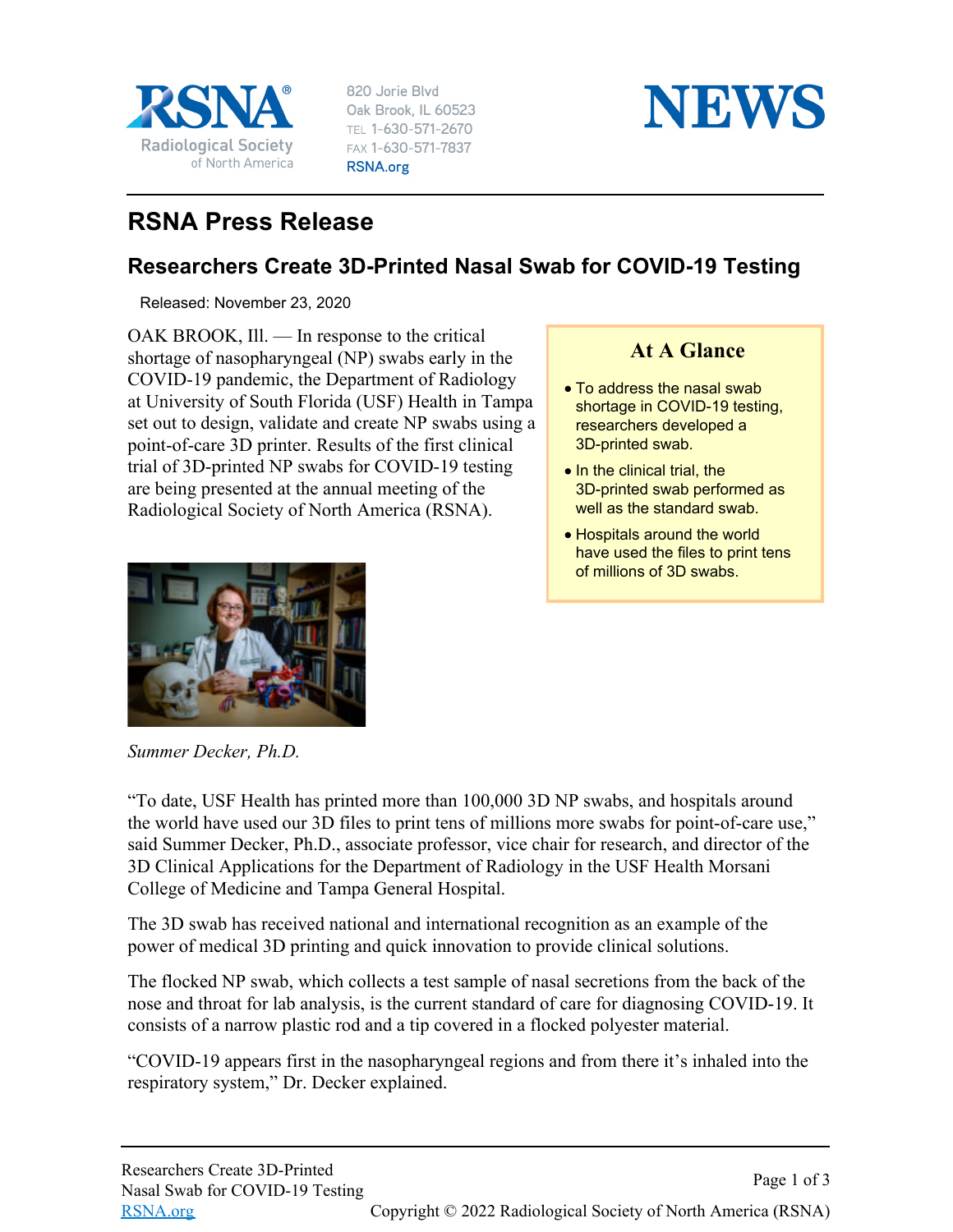As the pandemic and demand for COVID-19 testing surged in early March, Dr. Decker and her team immediately began studying how they could develop an alternative to the flocked swab.

"We collaborated with our colleagues in infectious disease, virology, emergency medicine and radiology as well as Todd Goldstein, Ph.D., at Northwell Health System's 3D Design and Innovation Lab in New York City. The city was the U.S. epicenter of virus infection at the time," she said. "In a matter of days, we came up with 12 designs and printed three to test on ourselves."

The final prototype, developed using FormLabs printers and surgical grade resin, was sent to infectious disease specialists at both USF and Northwell for validation testing.

"We needed to determine that the 3D NP swab could gather enough viral cells and hold them for up to three days, and that the resin would not interfere with test results," she said.

To compare the performance of the 3D NP swab with the flocked swab, the USF Health team initiated a clinical trial at numerous sites including Tampa General Hospital, Northwell Hospital and Thomas Jefferson University Hospital in Philadelphia.

At the three trial sites, 291 patients (ages 14-94) who were hospitalized or seen in the emergency room were tested for COVID-19 using both the flocked swab and 3D swab. The 3D swab displayed statistically identical results to the flocked swab in the head-to-head trial.

"The results were overwhelmingly positive," Dr. Decker said. "The clinical trial showed that the 3D nasal swabs performed as well as  $-$  or, in some cases, better than  $-$  flocked swabs."

Tampa General Hospital adopted the 3D NP swab as its standard of care and began printing more than 300 swabs a day for the hospital and its affiliated care centers. The hospital's six printers continue to print about 9,000 swabs per week.

The 3D printing process takes up to 15 hours depending on the printer. The printed swabs are rinsed in isopropyl alcohol, cured and hand-inspected for defects. Finally, a member of the hospital's infectious disease team examines each swab before it is sterilized in an autoclave and packed in a test kit.

USF filed for a provisional patent on the 3D NP swab and provided the design files and clinical data at no cost to hospitals, clinics and licensed medical device companies around the world.

"We wanted to get this swab in as many hands as possible to help slow the spread of the virus," Dr. Decker said. "This is the result of many people working together to make one device to help others."

Dr. Decker notes that the project was initiated and developed through collaborations established in the RSNA 3D Printing Special Interest group.

"Medical 3D printing is housed in the field of radiology, and RSNA and the 3D Printing Special Interest Group give us a voice," she said. "This project shows novel ways that radiology departments around the world can directly impact hospitals and clinical care during a crisis like COVID-19."

Co-authors are Jonathan M. Ford, Ph.D., Sean Trahan, M.S., and Todd R. Hazelton, M.D.